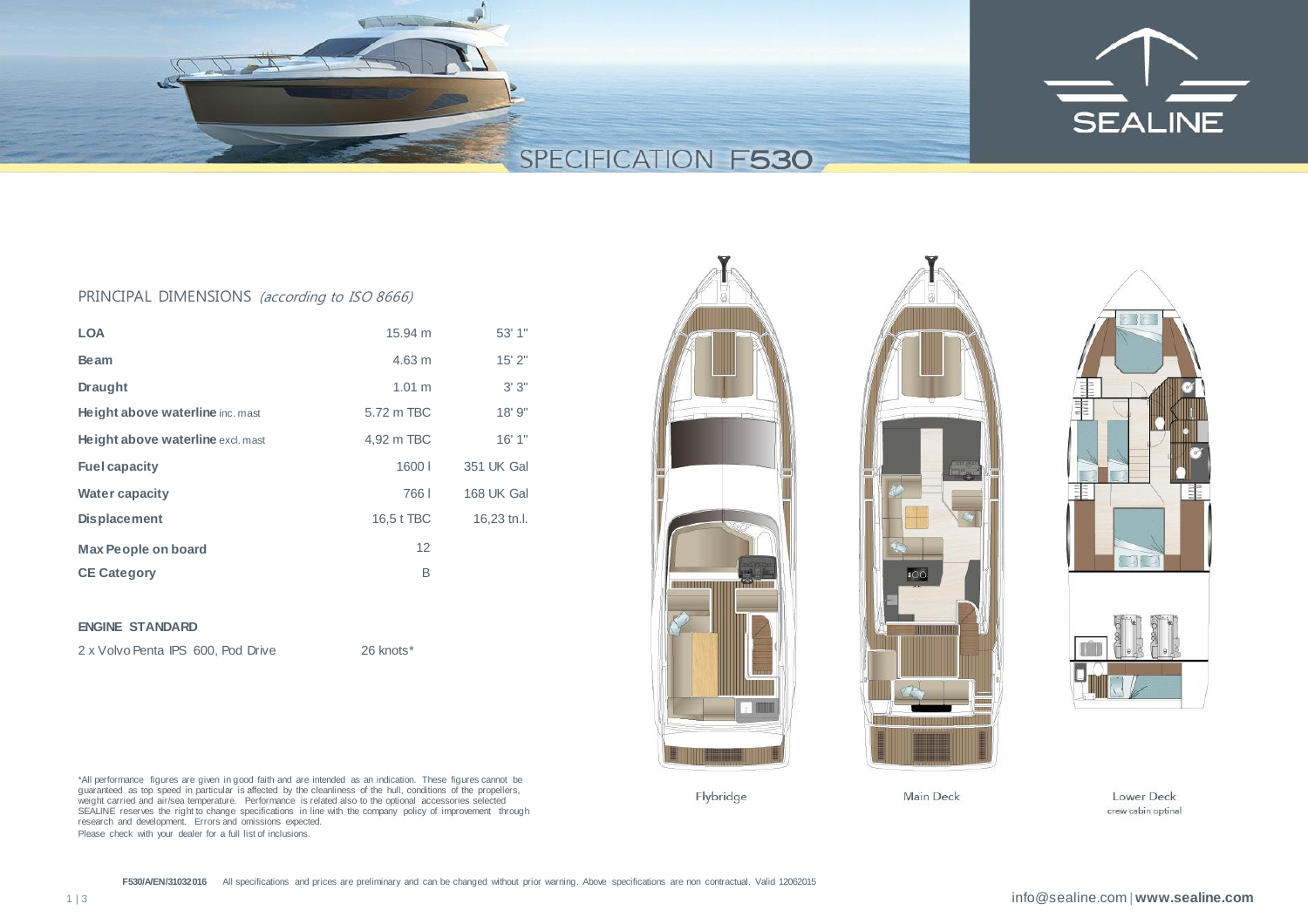# SEALINE F**530** STANDARD SPECIFICATION

### DECK

- Anchor Hauser stainless steel • Anchor locker, self draining with S/S tie bar f or f enders under lids
- Deck moulding, non slip
- Fender strip, white with stainless inlay
- Foredeck hatch, opening
- Foredeck handrails
- Nav igation lights
- Stainless steel pulpit with wire below
- All cleats are stainless steel
- 6 Mooring cleats
- Shore power connector
- Large, f ull windshield screen, clear toughened glass
- Full glass side window to port and starboard, with opening door on starboard side
- Air inlet f or engine room
- Two box storage in bow area
- U-shaped bench at bow

### COCKPIT AND BATHING PLATFORM

- Anthracite af t pillars
- Cockpit, self draining
- Seating bench at stern and port side
- Bif old door to the salon
- Tilting window to the kitchen
- Storage box
- Manual bilge pump
- Cockpit lights
- Bathing platf orm, teak laid
- Step to cockpit in teak
- Step to f ly bridge in teak
- Bathing ladder with handrail
- Handrails in stainless steel • Bathing shower with hot and cold water
- Foldable teak bar
- Access hatch to engine room

#### FLYBRIDGE

- Double Copilot seat
- Large U-shaped seating
- Storage locker under seating
- Courtesy lights
- Handrail on entrance to f ly bridge
- Table, with teak insert and cup holders
- Rollbar in GRP f or nav igation equipment
- Anchor & steaming light, f lag hooks
- Big f orward sunpad area
- Wetbar with sink, hot/cold water and storage with GRP cov er

### UPPER HELM

- Pilot seat f or two
- Sealine steering wheel
- Volv o engine instrumentation,
- Engine controls, joy stick and lev er throttles
- Tilt steering wheel on f ly bridge
- Compass
- Glov es box
- Cup holders
- Storage

#### LOWER HELM

- Sealine steering wheel, Tilt
- Front screen demister
- Seat f or helm and copilot
- Volv o engine instrumentation,
- Engine controls, joy stick and throttles
- Compass, 12V DC Socket

#### SALOON

- Sideboard at starboard with storage
- U-shaped sof a at port side with possibility to conv ert into double f acing sof a
- Surround panoramic windows
- Salon light
- Indirect light
- Reading lights
- Dining table conv ertible to cof fee table
- Socket, double 230V (AC)

#### GALLEY

- Fridge with f reezer
- lights
- Tilting window to cockpit
- Ey e lev el cupboards
- Indirect lights
- Microwav e with grill option
- Sink in stainless with mixer tap, and cov er top
- Sockets, double 230V (AC
- Electric hob two rings
- Storage

#### MASTER CABIN

- Queen size bed
- Vanity desk with mirror
- Wardrobes with lockers to port & stbd
- Drawers
- Mirrors
- Magnetic f loor mounted door stops
- Door to head and shower
- Hull window to port and starboard with storage underneath
- Port light stbd (1), opening

2 | 3 info@sealine.com | **www.sealine.com**

• Two bed side table

- Sockets, single (230V AC) port & stbd
- Reading lights
- Cabin lights
- Indirect lights (led) in the ceiling and around bed basement

• Carpet f loor

• Bed table

• Toilet light • Indirect light • Port light, opening • Shav er socket • Toilet, electric

• Lighting

ELECTRICAL

• Interceptors

**MECHANICAL** 

• Beds head and beds f rames • Sockets, (2) (230V AC)

DAY AND GUEST HEAD • Door to the corridor • Door to the VIP cabin • Hand wash basin with mixer tap

• Translucent door to the head • Handheld shower with pillar

• DC sy stem, 12V sy stem • Fresh water pump • Water tank gauge

DAY AND GUEST HEAD SHOWER

• AC sy stem, 230V with shore connection • Shore power galv anic separation • Batteries – serv ice 3 x 260 AH 12V • Batteries – engines 2 x 90 AH 12V • Battery charger, 30A only f or engine batteries • Combi charger / Inv erter 150A / 3000W • Boiler with immersion heater (60 litre)

• Pantograph wipers, with screen wash

• Holding tank 300 litres with electric macerator

• Bilge pumps, automatic electric (2) and manual (1) • Engine room sound proof ing inc on Engine hatch

• Fire extinguisher sy stem, automatic and manual, in engine room with controls at both helms

• Flooring Wood Australian Acacia sty le in saloon and

• Water tank, capacity – 766 litres

• Fuel tank, capacity – 1600 litres

• Engine room f ans (automatic) • Engine room lights

• Fuel f ilters f or engines • Steering, electric

• Wellington walnut f urniture

DÉCOR

**Galley** 

• Engine room 230v Power socket

- Bed head and bed f rames
- Light sy stem with dimmer
- Carpet to f loor

• Toilet light • Indirect light • Mirror abov e the sink • Porthole, opening • Shav er socket • Toilet, Electric

• Lighting

VIP CABIN

• Cup boards

#### MASTER CABIN EN-SUITE • Hand washbasin with mixer tap

MASTER EN-SUITE SHOWER

• Translucent door to the head • Handheld shower with column • Rain shower with light • Shower seat with teak cov er

• Berth, double with drawer • Wardrobes to port & stbd

• Bed head and bed f rames • Mirror on back of the entrance door • Magnetic f loor mounted door stops • Door to head and shower • Port light to stbd (1), opening • Sky light hatch, opening with blind • Sky light f ixed, beside of opening hatch

• Bedside table port & stbd • Sockets, (230V AC) port & stbd

• Large hull windows, with opening

• Indirect lights (led) in ceiling and around the bed

• Indirect lights (led) in ceiling and around the bed

• Reading lights • Cabin lights

• Carpet to f loor GUEST CABIN • Two twin berths • Storage under bed • Cupboard and locker • Door to the corridor

• Reading Lights (2) • Cabin lights